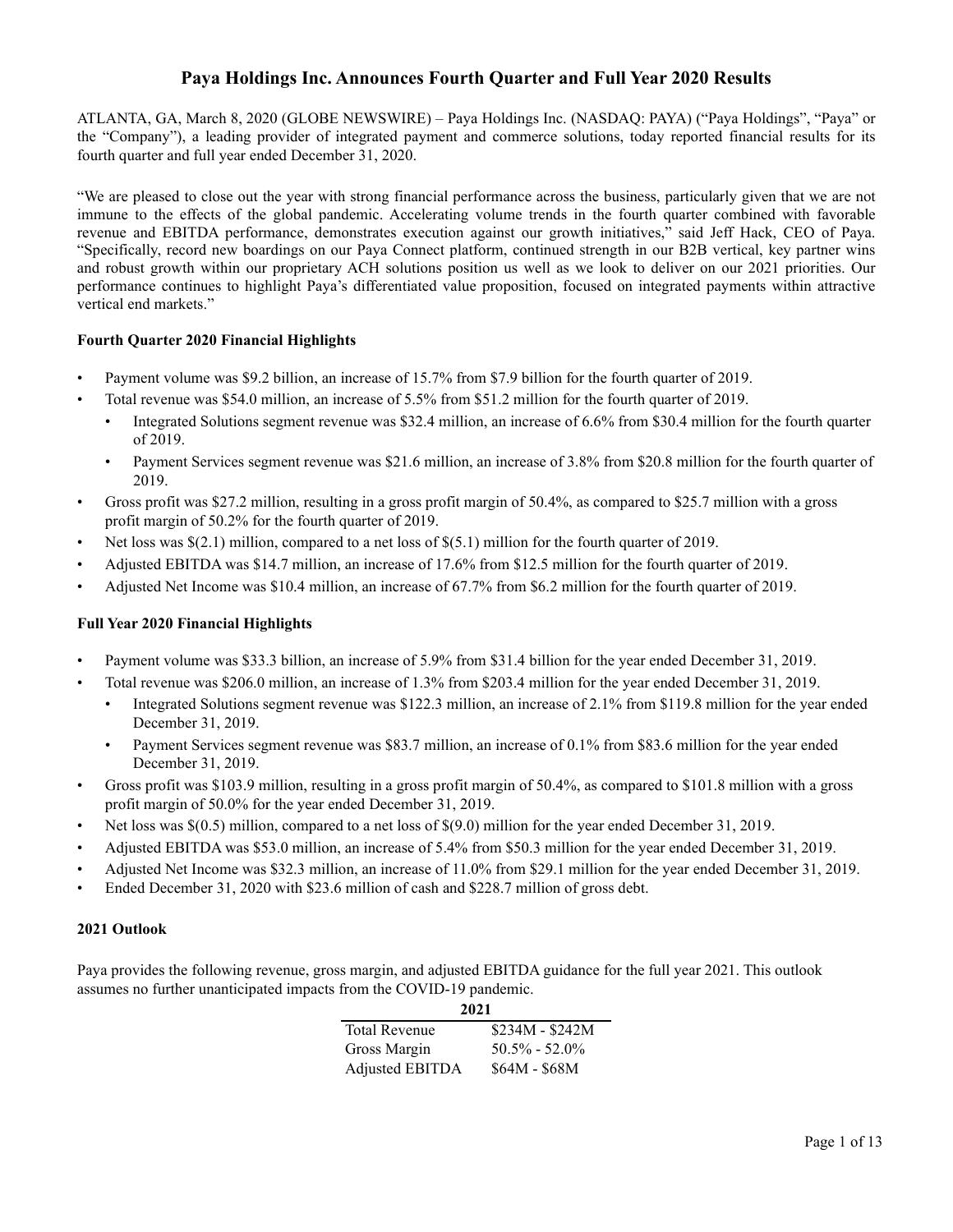### **Basis of Presentation**

The financial information for the three and twelve months ended December 31, 2020 and the three and twelve months ended December 31, 2019 included in this press release reflects, and is based upon, information of Paya prior to giving effect to the business combination with FinTech Acquisition Corp. III Parent Corp. completed on October 16, 2020 (as further discussed below).

### **Business Combination**

On October 16, 2020, Paya and FinTech Acquisition Corp. III ("FinTech"), a special purpose acquisition company, announced that they completed the previously announced business combination under which all of the equity interest of GTCR Ultra-Holdings II, LLC was contributed to the Company and a subsidiary of the Company merged with and into FinTech, with each outstanding share of FinTech common stock converting into one share of Paya common stock. Upon completion of the business combination, the Company changed its name from FinTech Acquisition Corp. III Parent Corp. to Paya Holdings Inc., and its common stock and warrants began trading on the Nasdaq Stock Market under the ticker symbols "PAYA" and "PAYAW," respectively, on October 19, 2020.

### **Conference Call**

The Company has scheduled a conference call for March 8, 2020 at 8:00 a.m. Eastern Time to discuss the fourth quarter and full year 2020 results.

The conference call will be available by live webcast through the Investors section of Paya's website at www.Paya.com or by dialing in as follows:

Domestic: 1-833-665-0668 International: 1-914-987-7320 Conference ID: 6448878

Please register for the webcast or dial into the conference call approximately 15 minutes prior to the scheduled start time.

A replay of the conference call will be available for approximately 30 days and can be accessed through the Investors section of Paya's website or by dialing 1-855-859-2056 (for Domestic callers), or 1-404-537-3406 (for International callers), with passcode 6448878.

#### **About Paya**

Paya (NASDAQ: PAYA) is a leading provider of integrated payment and frictionless commerce solutions that help customers accept and make payments, expedite receipt of money, and increase operating efficiencies. The company processes over \$33 billion of annual payment volume across credit/debit card, ACH, and check, making it a top 20 provider of payment processing in the US and #6 overall in e-Commerce. Paya serves more than 100,000 customers through over 2,000 key distribution partners focused on targeted, high growth verticals such as healthcare, education, non-profit, government, utilities, and other B2B goods and services. The business has built its foundation on offering robust integrations into front-end CRM and back-end accounting systems to enhance customer experience and workflow. Paya is headquartered in Atlanta, GA, with offices in Reston, VA, Fort Walton Beach, FL, Dayton, OH, Mt. Vernon, OH and Dallas, TX.

#### **Cautionary Statement Regarding Forward Looking Statements**

Certain statements made in this press release are "forward looking statements" within the meaning of the "safe harbor" provisions of the United States Private Securities Litigation Reform Act of 1995. When used in this press release, the words "anticipate," "believe," "continue," "could," "estimate," "expect," "intend," "may," "might," "plan," "possible," "potential," "predict," "project," "should," "would," "will," "approximately," "shall" and similar expressions may identify forward-looking statements, but the absence of these words does not mean that a statement is not forward-looking. These forward-looking statements are not guarantees of future performance, conditions or results, and involve a number of known and unknown risks, uncertainties, assumptions and other important factors, many of which are outside our control, that could cause actual results or outcomes to differ materially from those discussed in the forward-looking statements. Forward-looking statements in this press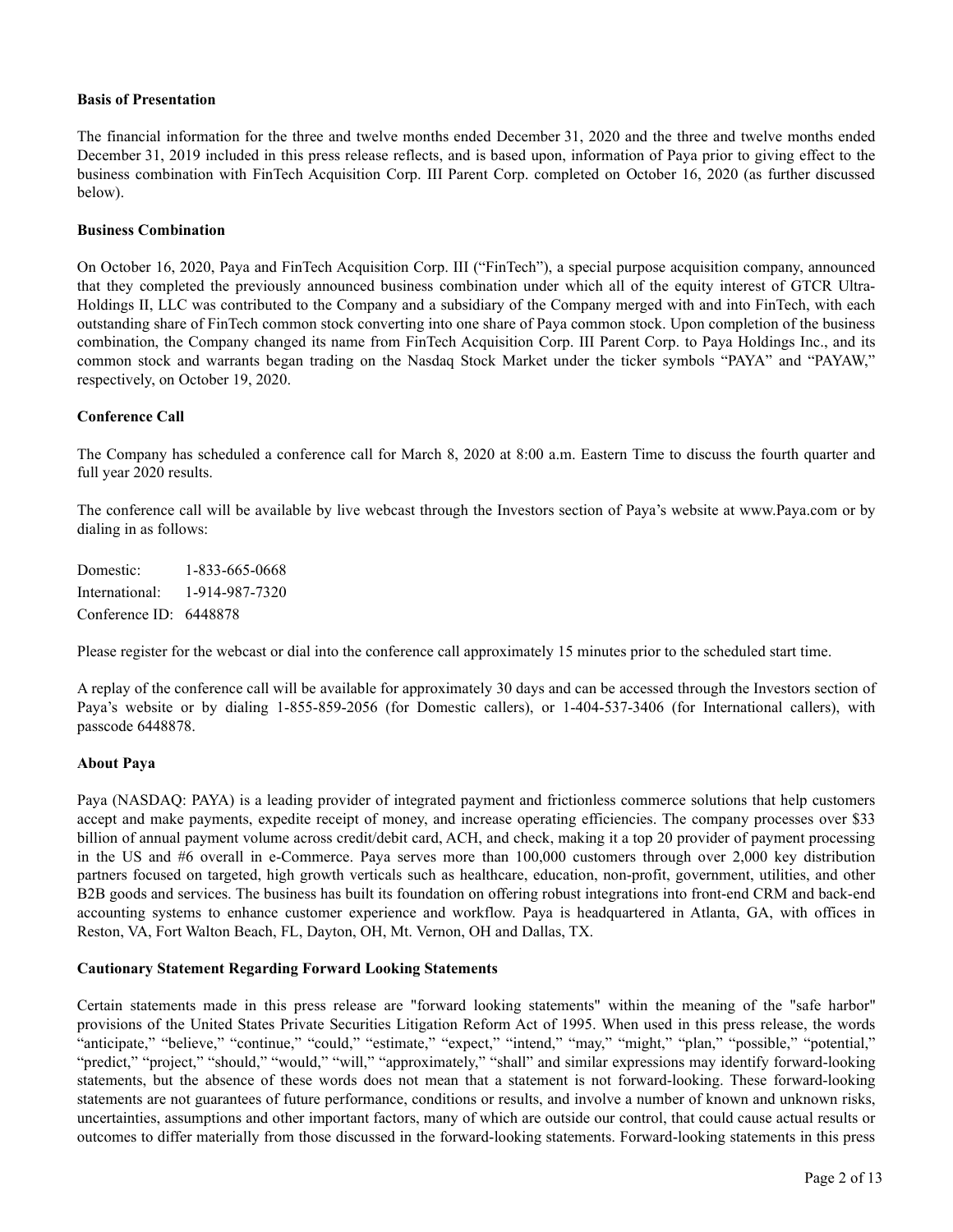release may include, for example, statements about the benefits of the Business Combination and the future financial performance.

The forward-looking statements contained in this press release are based on our current expectations and beliefs concerning future developments and their potential effects on us. You should not place undue reliance on such statements as we cannot assure you that future developments affecting us will be those that we have anticipated. These forward-looking statements involve a number of risks, uncertainties (some of which are beyond our control) or other assumptions that may cause actual results or performance to be materially different from those expressed or implied by these forward-looking statements. Should one or more of these risks or uncertainties materialize, or should any of our assumptions prove incorrect, actual results may vary in material respects from those projected in these forward-looking statements. Some factors that could cause actual results to differ include, but are not limited to: exposure to economic conditions and political risk affecting the consumer loan market and consumer and commercial spending; the impacts of the ongoing COVID-19 coronavirus pandemic and the actions taken to control or mitigate its spread (which impacts are highly uncertain and cannot be reasonably estimated or predicted at this time); the ability to recognize the anticipated benefits of the Transactions, which may be affected by, among other things, competition, and the ability of the combined business to grow and manage growth profitably; changes in applicable laws or regulations; changes in the payment processing market in which Paya competes, including with respect to its competitive landscape, technology evolution or regulatory changes; changes in the vertical markets that Paya targets; risks relating to Paya's relationships within the payment ecosystem; risk that Paya may not be able to execute its growth strategies, including identifying and executing acquisitions; risks relating to data security; changes in accounting policies applicable to Paya; the risk that Paya may not be able to develop and maintain effective internal controls and other risks and uncertainties.

We undertake no obligation to update or revise any forward-looking statements, whether as a result of new information, future events or otherwise, except as may be required under applicable securities laws.

### **(1) Non-GAAP Financial Measures**

This press release contains historical non-GAAP financial measures including Payment volume, Adjusted EBITDA, Reconciliation of Net income, (loss) to Adjusted Net Income, Segment gross profit (revenue less cost of services excluding depreciation and amortization) and Segment gross profit margin. Reconciliations of these measures to the most directly comparable GAAP financial measures are contained herein. To the extent required, statements disclosing the definitions, utility and purposes of these measures are also set forth herein.

We have included Payment volume, Adjusted EBITDA, Reconciliation of Net income, (loss) to Adjusted Net Income, Segment gross profit (revenue less cost of services excluding depreciation and amortization) and Segment gross profit margin, which are measurements not calculated in accordance with US GAAP, in the discussion of our financial results because they are key metrics used by management to assess financial performance.

#### Definitions:

Payment volume is defined as the total dollar amount of all payments processed by our customers through our services.

Gross profit represents revenue less cost of services excluding depreciation and amortization.

Segment gross profit represents segment revenue less cost of services excluding depreciation and amortization.

Segment gross profit margin represents segment gross profit as a percentage of total segment revenue.

Adjusted EBITDA represents earnings before interest and other expense, income taxes, depreciation, and amortization, or EBITDA and further adjustments to EBITDA to exclude certain non-cash items and other non-recurring items that management believes are not indicative of ongoing operations to come to Adjusted EBITDA.

Adjusted Net Income represents net income (loss) adjusted to exclude amortization and certain non-cash items and other nonrecurring items that management believes are not indicative of ongoing operations to come to Adjusted Net Income.

#### Utility and Purposes:

The Company discloses EBITDA, Adjusted EBITDA, and Adjusted Net Income because these non-GAAP measures are key measures used by its management to evaluate our business, measure its operating performance and make strategic decisions.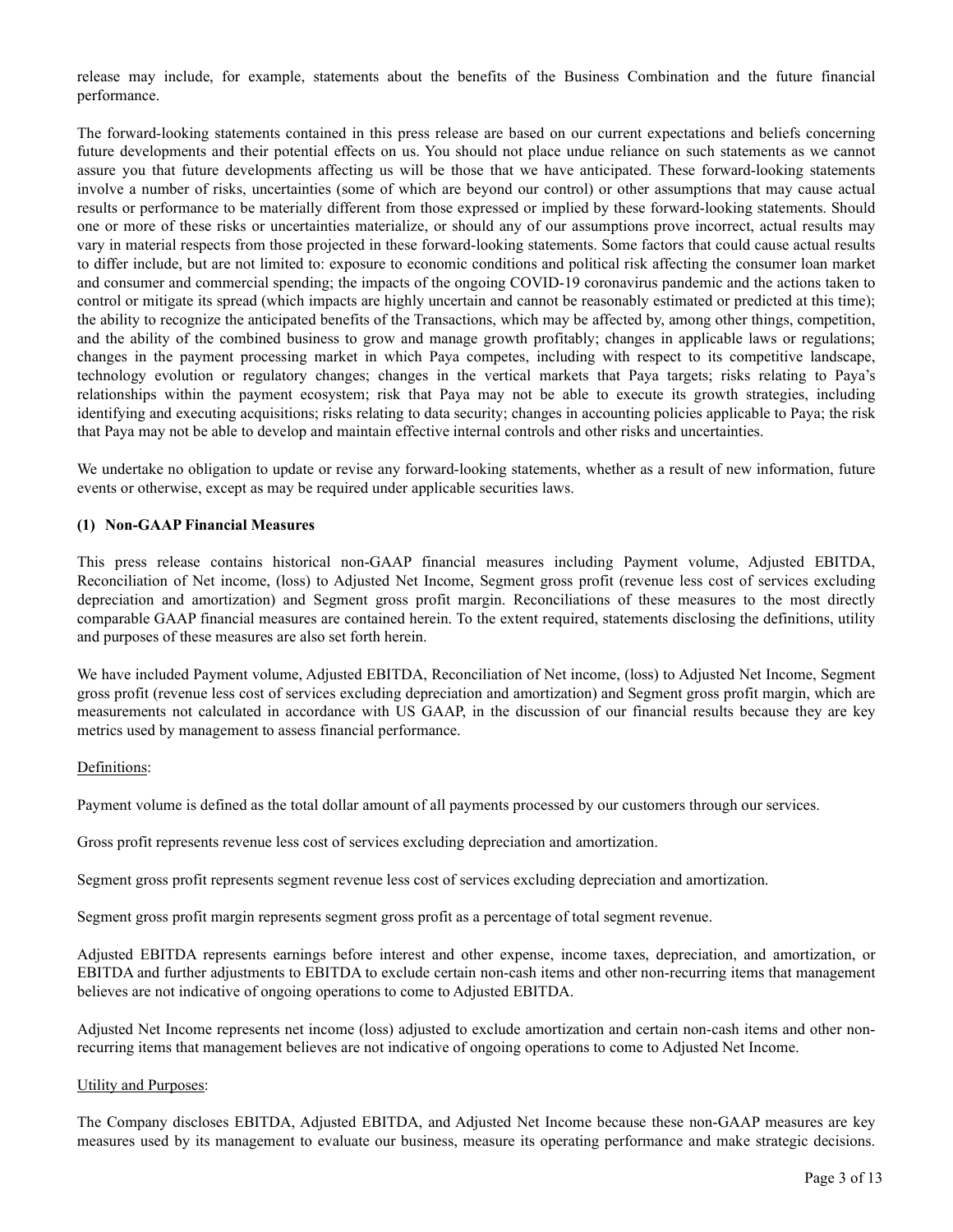We believe EBITDA, Adjusted EBITDA, and Adjusted Net Income are useful for investors and others in understanding and evaluating our operations results in the same manner as its management. However, EBITDA, Adjusted EBITDA, and Adjusted Net Income are not financial measures calculated in accordance with GAAP and should not be considered as a substitute for net income, income before income taxes, or any other operating performance measure calculated in accordance with GAAP. Using these non-GAAP financial measures to analyze our business would have material limitations because the calculations are based on the subjective determination of management regarding the nature and classification of events and circumstances that investors may find significant. In addition, although other companies in our industry may report measures titled EBITDA, Adjusted EBITDA, and Adjusted Net Income or similar measures, such non-GAAP financial measures may be calculated differently from how we calculate non-GAAP financial measures, which reduces their overall usefulness as comparative measures. Because of these limitations, you should consider EBITDA, Adjusted EBITDA and Adjusted Net Income alongside other financial performance measures, including net income and our other financial results presented in accordance with GAAP.

### **Investor Contact:**

Matt Humphries, CFA Head of Investor Relations matt.humphries@paya.com

### **Media Contact:**

Kerry Close 212-784-5717 kclose@groupgordon.com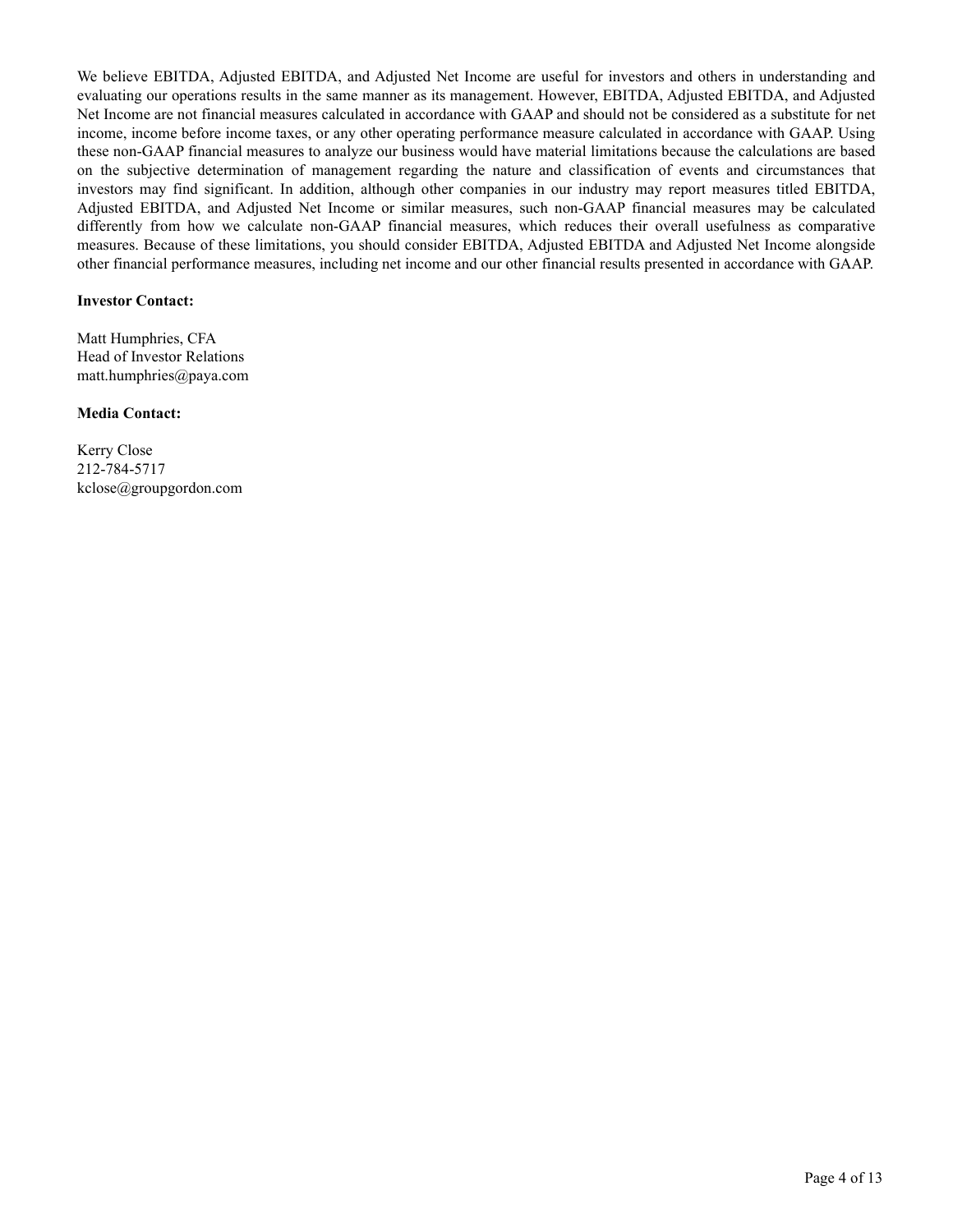## **Paya Holdings Inc. Consolidated Statements of Income and Other Comprehensive Income (\$ in millions) (unaudited)**

|                                                             |     | Three Months Ended December 31, |               | Change |                      |               |
|-------------------------------------------------------------|-----|---------------------------------|---------------|--------|----------------------|---------------|
|                                                             |     | 2020                            |               | 2019   | Amount               | $\frac{0}{0}$ |
| Revenue                                                     | S   | 54.0                            | <sup>\$</sup> | 51.2   | 2.8<br><sup>\$</sup> | $5.5\%$       |
| Cost of services exclusive of depreciation and amortization |     | (26.8)                          |               | (25.5) | (1.3)                | $5.1\%$       |
| Selling, general & administrative expenses                  |     | (19.4)                          |               | (19.5) | 0.1                  | $-0.5\%$      |
| Depreciation and amortization                               |     | (6.6)                           |               | (5.8)  | (0.8)                | 13.8%         |
| Income from operations                                      |     | 1.2                             |               | 0.4    | 0.8                  | 200.0%        |
| Other income (expense)                                      |     |                                 |               |        |                      |               |
| Interest expense                                            |     | (4.2)                           |               | (4.7)  | 0.5                  | $-10.6\%$     |
| Other income (expense)                                      |     | 1.2                             |               | (1.4)  | 2.6                  | $-185.7%$     |
| Total other expense                                         |     | (3.0)                           |               | (6.1)  | 3.1                  | $-50.8%$      |
| Loss before income taxes                                    |     | (1.8)                           |               | (5.7)  | 3.9                  | $-68.4%$      |
| Income tax benefit (expense)                                |     | (0.3)                           |               | 0.6    | (0.9)                | $-150.0\%$    |
| Net loss                                                    | \$. | (2.1)                           |               | (5.1)  | 3.0<br>-S            | $-58.8%$      |

|                                                             |               | Year Ended December 31, |               | Change    |               |  |
|-------------------------------------------------------------|---------------|-------------------------|---------------|-----------|---------------|--|
|                                                             |               | 2020                    | 2019          | Amount    | $\frac{0}{0}$ |  |
| Revenue                                                     | \$            | 206.0                   | - \$<br>203.4 | \$<br>2.6 | $1.3\%$       |  |
| Cost of services exclusive of depreciation and amortization |               | (102.1)                 | (101.6)       | (0.5)     | $-0.5\%$      |  |
| Selling, general & administrative expenses                  |               | (63.0)                  | (69.9)        | 6.9       | $9.9\%$       |  |
| Depreciation and amortization                               |               | (24.6)                  | (22.4)        | (2.2)     | $-9.8%$       |  |
| Income from operations                                      |               | 16.3                    | 9.5           | 6.8       | 71.6%         |  |
| Other income (expense)                                      |               |                         |               |           |               |  |
| Interest expense                                            |               | (17.6)                  | (20.1)        | 2.5       | 12.4 %        |  |
| Other income (expense)                                      |               | 1.2                     | (0.8)         | 2.0       | 250.0%        |  |
| Total other expense                                         |               | (16.4)                  | (20.9)        | 4.5       | 21.5 %        |  |
| Loss before income taxes                                    |               | (0.1)                   | (11.4)        | 11.3      | 99.1 %        |  |
| Income tax benefit (expense)                                |               | (0.4)                   | 2.4           | (2.8)     | 116.7%        |  |
| Net loss                                                    | <sup>\$</sup> | $(0.5)$ \$              | $(9.0)$ \$    | 8.5       | 94.4 %        |  |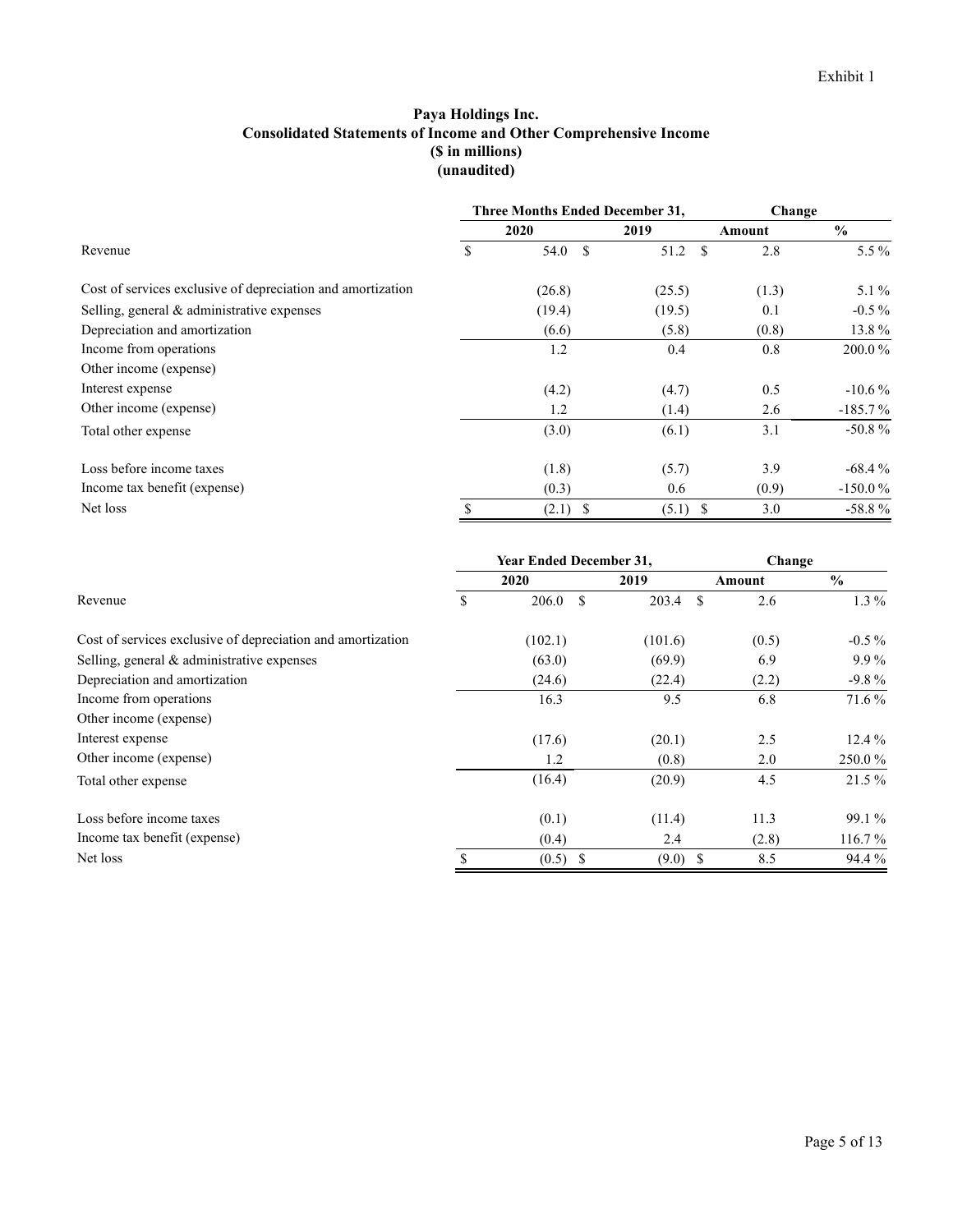### **Paya Holdings Inc. Condensed Consolidated Balance Sheet Data (\$ in millions) (unaudited)**

|                                                             | December 31, |        | December 31,  |        |
|-------------------------------------------------------------|--------------|--------|---------------|--------|
|                                                             |              | 2020   |               | 2019   |
| <b>Assets</b>                                               |              |        |               |        |
| Current assets:                                             |              |        |               |        |
| Cash and cash equivalents                                   | \$           | 23.6   | -S            | 26.0   |
| Trade receivables, net                                      |              | 17.5   |               | 15.4   |
| Receivable from affiliate                                   |              |        |               | 24.3   |
| Other current assets                                        |              | 3.2    |               | 3.2    |
| Funds held for clients                                      |              | 78.5   |               | 73.6   |
| Total current assets                                        | $\mathbb{S}$ | 122.8  | \$            | 142.5  |
| Noncurrent assets:                                          |              |        |               |        |
| Property and equipment, net and Other long-term assets      |              | 13.6   |               | 10.9   |
| Goodwill and Intangibles, net                               |              | 338.9  |               | 330.3  |
| <b>Total Assets</b>                                         | \$           | 475.3  | $\mathsf{\$}$ | 483.7  |
| Liabilities and member's equity                             |              |        |               |        |
| Current liabilities:                                        |              |        |               |        |
| Trade payables                                              |              | 4.0    |               | 2.7    |
| Accrued and Other current liabilities                       |              | 13.5   |               | 15.4   |
| Accrued revenue share                                       |              | 7.5    |               | 7.6    |
| Client funds obligations                                    |              | 78.7   |               | 73.7   |
| Total current liabilities                                   | $\mathbb{S}$ | 103.7  | \$            | 99.4   |
| Noncurrent liabilities:                                     |              |        |               |        |
| Deferred tax liability, net and Other long-term liabilities |              | 35.4   |               | 25.7   |
| Long-term debt                                              |              | 220.2  |               | 224.2  |
| <b>Total liabilities</b>                                    | $\mathbb{S}$ | 359.3  | \$            | 349.3  |
| <b>Stockholders' Equity:</b>                                |              |        |               |        |
| Additional Paid-in-Capital                                  |              | 129.4  |               | 147.3  |
| Accumulated deficit                                         |              | (13.4) |               | (12.9) |
| Total stockholders' equity                                  |              | 116.0  |               | 134.4  |
| Total liabilities and stockholders' equity                  | \$           | 475.3  | \$            | 483.7  |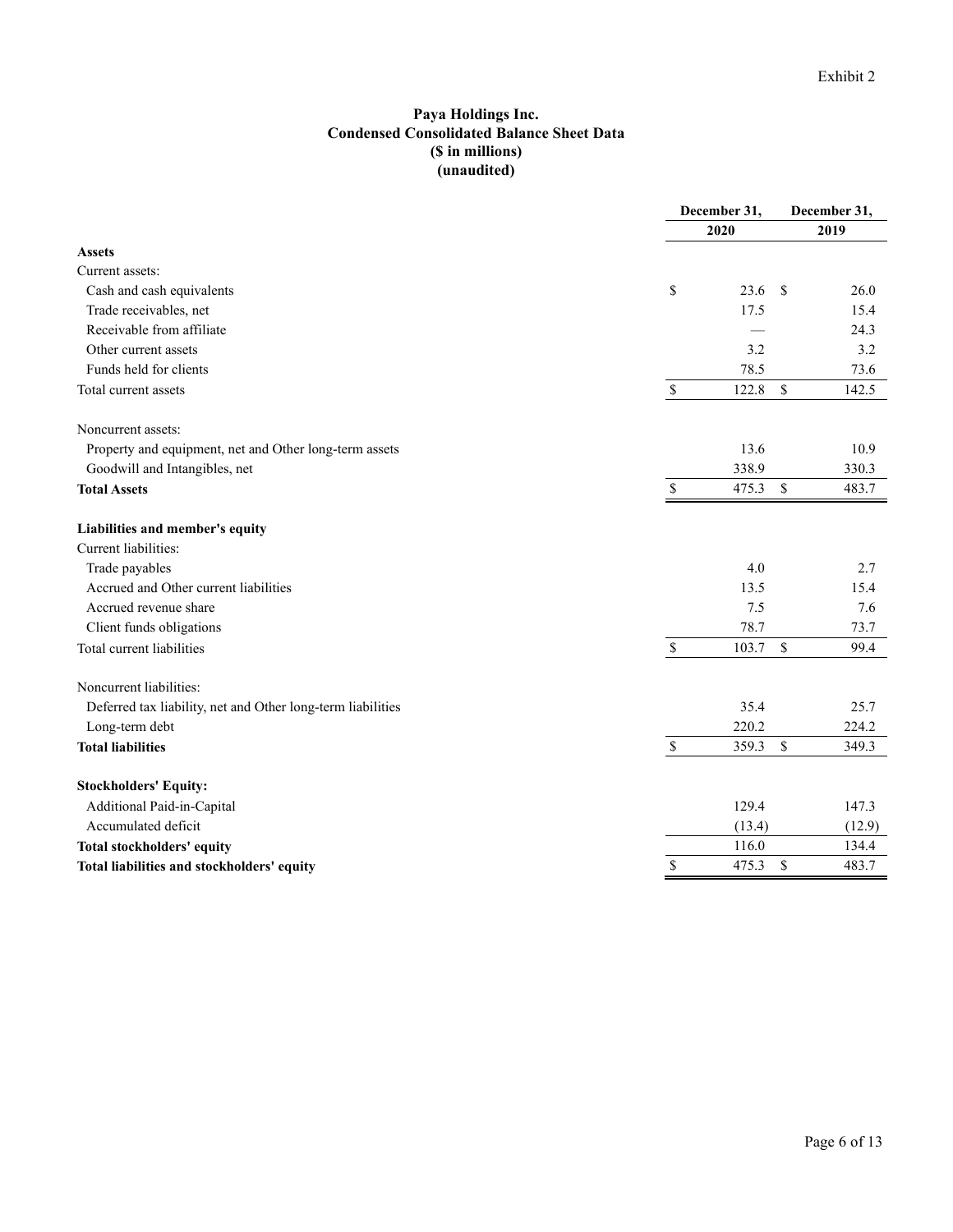## **Paya Holdings Inc. Condensed Consolidated Cash Flow Data (\$ in millions) (unaudited)**

|                                                                     |               | 31,    | <b>Year Ended December Year Ended December</b><br>31, |       |
|---------------------------------------------------------------------|---------------|--------|-------------------------------------------------------|-------|
|                                                                     |               | 2020   |                                                       | 2019  |
| Cash and cash equivalents, beginning of period                      | <sup>\$</sup> | 26.0   | <sup>\$</sup>                                         | 14.2  |
| <b>CASH FLOW FROM OPERATING ACTIVITIES</b>                          |               |        |                                                       |       |
| Net income, (loss)                                                  |               | (0.5)  |                                                       | (9.0) |
| Adjustments                                                         |               |        |                                                       |       |
| Depreciation & amortization expense                                 |               | 24.6   |                                                       | 22.4  |
| Deferred tax benefit                                                |               | (1.8)  |                                                       | (5.1) |
| Other non-cash items                                                |               | 3.5    |                                                       | 3.4   |
| Changes in operating assets and liabilities                         |               | (4.5)  |                                                       | 12.2  |
| NET CASH PROVIDED BY OPERATING ACTIVITIES                           |               | 21.3   |                                                       | 23.9  |
| <b>CASH FLOWS FROM INVESTING ACTIVITIES</b>                         |               |        |                                                       |       |
| Purchases of property and equipment and purchases of customer lists |               | (13.2) |                                                       | (8.1) |
| Acquisition of business, net of cash received                       |               | (19.9) |                                                       |       |
| NET CASH USED IN INVESTING ACTIVITIES                               |               | (33.1) |                                                       | (8.1) |
| <b>CASH FLOWS FROM FINANCING ACTIVITIES</b>                         |               |        |                                                       |       |
| Other financing activities                                          |               | 9.4    |                                                       | (4.0) |
| <b>NET CASH USED IN FINANCING ACTIVITIES</b>                        |               | 9.4    |                                                       | (4.0) |
| Net change in cash and cash equivalents                             |               | (2.4)  |                                                       | 11.8  |
| Cash and cash equivalents, end of period                            |               | 23.6   | \$                                                    | 26.0  |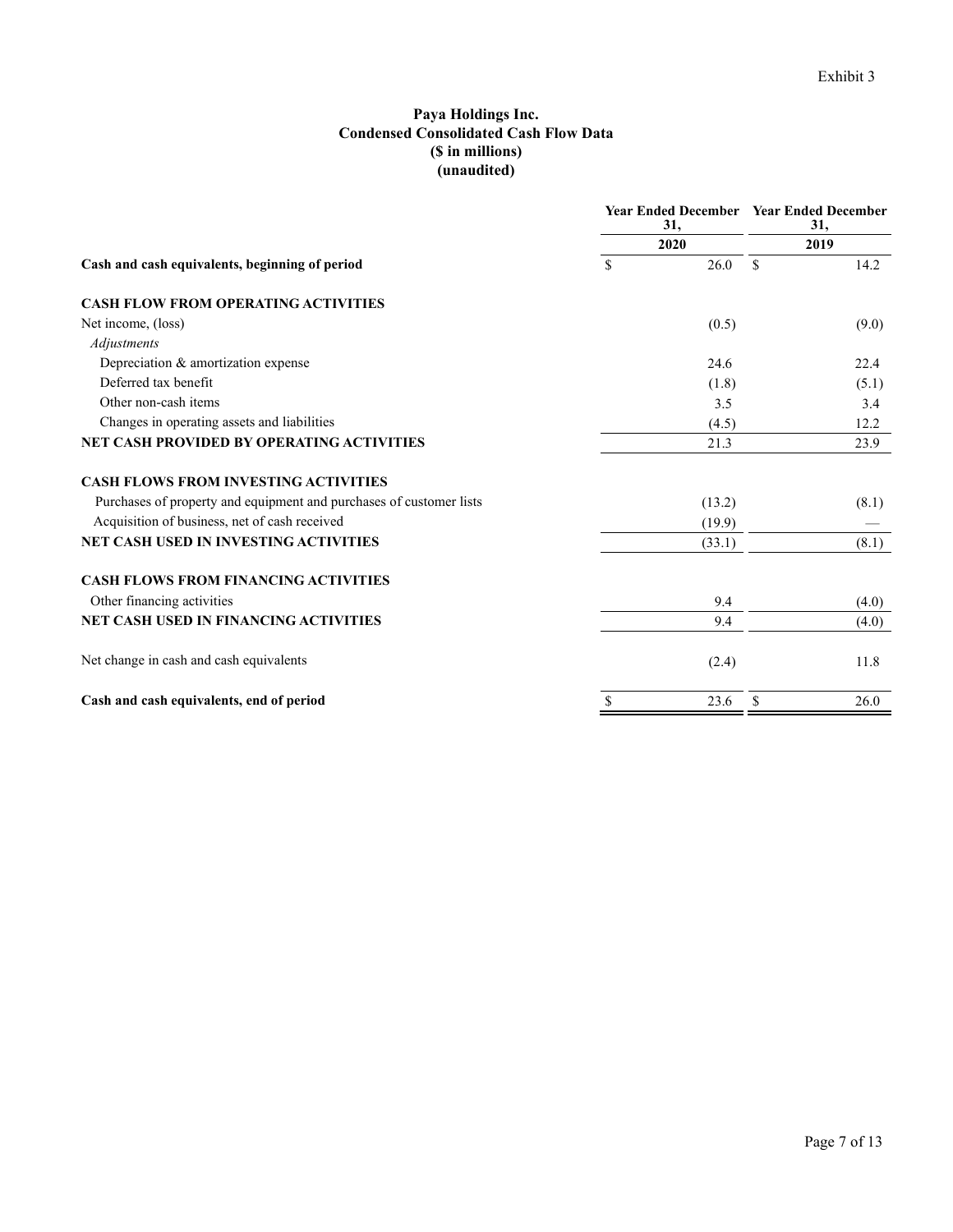### **Paya Holdings Inc. Segment revenue, gross profit (revenue less cost of services excluding depreciation and amortization), gross profit margin (\$ in millions) (unaudited)**

|                             |        | <b>Three Months Ended December 31,</b> | Change            |  |        |               |
|-----------------------------|--------|----------------------------------------|-------------------|--|--------|---------------|
|                             |        | 2020                                   | 2019              |  | Amount | $\frac{0}{0}$ |
| <b>Integrated Solutions</b> |        |                                        |                   |  |        |               |
| Segment revenue             | \$     | 32.4 \$                                | $30.4 \text{ } S$ |  | 2.0    | $6.6\%$       |
| Segment gross profit        | ¢<br>D | $17.3 \quad $$                         | 15.9 <sup>°</sup> |  | 1.4    | 8.8%          |
| Segment gross profit margin |        | 53.4 %                                 | 52.3 %            |  |        |               |
| <b>Payment Services</b>     |        |                                        |                   |  |        |               |
| Segment revenue             | \$     | $21.6$ \$                              | $20.8 \quad$ \$   |  | 0.8    | $3.8\%$       |
| Segment gross profit        | ¢<br>D | 10.0 S                                 | 9.8 <sup>°</sup>  |  | 0.2    | $2.0\%$       |
| Segment gross profit margin |        | 46.3 %                                 | 47.1 $%$          |  |        |               |

|                             | <b>Year Ended December 31,</b> | Change             |             |          |
|-----------------------------|--------------------------------|--------------------|-------------|----------|
|                             | 2020                           | 2019               | Amount      | $\%$     |
| <b>Integrated Solutions</b> |                                |                    |             |          |
| Segment revenue             | \$<br>$122.3$ \$               | 119.8              | 2.5<br>- S  | $2.1\%$  |
| Segment gross profit        | \$<br>$65.3$ \$                | 62.7               | 2.6<br>- \$ | 4.1 $\%$ |
| Segment gross profit margin | 53.4 %                         | 52.3 %             |             |          |
| <b>Payment Services</b>     |                                |                    |             |          |
| Segment revenue             | \$<br>83.7 \$                  | 83.6 \$            | 0.1         | $0.1\%$  |
| Segment gross profit        | \$<br>38.7 \$                  | $39.1 \text{ }$ \$ | (0.4)       | $-1.0\%$ |
| Segment gross profit margin | $46.2\%$                       | 46.8%              |             |          |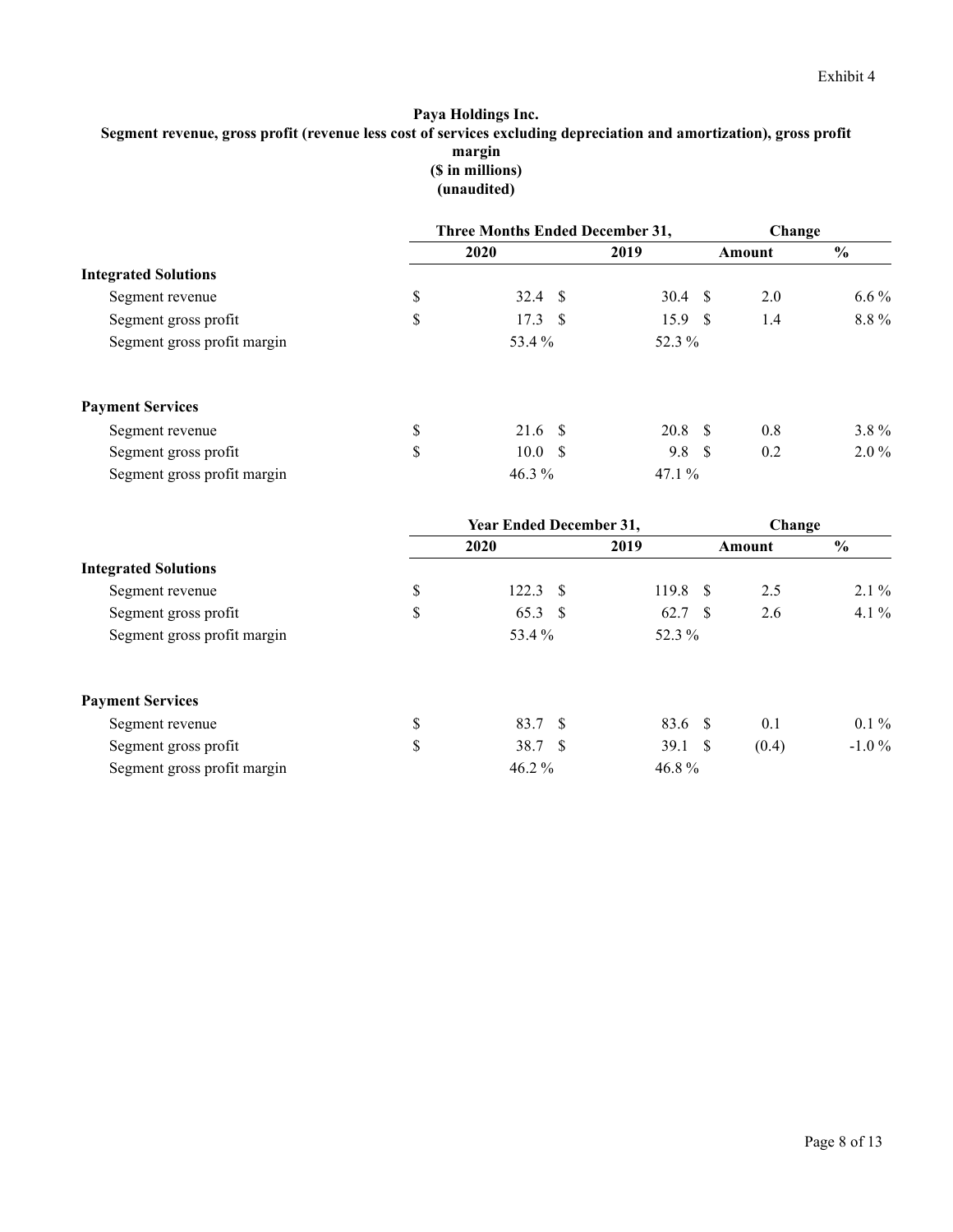## **Paya Holdings Inc. Reconciliation of Net income (loss) to EBITDA and Adjusted EBITDA (\$ in millions) (unaudited)**

|                              |     | <b>Three Months Ended December 31,</b> |                      |        |  |
|------------------------------|-----|----------------------------------------|----------------------|--------|--|
|                              |     |                                        | 2020                 | 2019   |  |
| <b>Net loss</b>              |     | \$                                     | $(2.1)$ \$           | (5.1)  |  |
| Depreciation & amortization  |     |                                        | 6.6                  | 5.8    |  |
| Income tax benefit (expense) |     |                                        | 0.3                  | (0.6)  |  |
| Interest and other expense   |     |                                        | 3.0                  | 6.1    |  |
| <b>EBITDA</b>                |     | $\mathbb{S}$                           | 7.8<br>$\mathcal{S}$ | 6.2    |  |
| Transaction-related expenses | (a) |                                        | 3.7                  | 2.8    |  |
| Stock based compensation     | (b) |                                        | 0.8                  | 1.2    |  |
| Restructuring costs          | (c) |                                        | 0.7                  | 1.0    |  |
| Discontinued service costs   | (d) |                                        | 0.3                  | 0.3    |  |
| Management fees and expenses | (e) |                                        |                      | 0.3    |  |
| Sage carve-out expenses      | (f) |                                        |                      | 0.1    |  |
| Business combination costs   | (g) |                                        | 0.9                  |        |  |
| Other costs                  | (h) |                                        | 0.5                  | 0.6    |  |
| Total adjustments            |     |                                        | 6.9                  | 6.3    |  |
| <b>Adjusted EBITDA</b>       |     | $\mathbb{S}$                           | 14.7 $\sqrt$         | 12.5   |  |
| Adjusted EBITDA Margin       |     |                                        | 27.2 %               | 24.4 % |  |

|                              |     |    | <b>Year Ended December 31,</b> |       |
|------------------------------|-----|----|--------------------------------|-------|
|                              |     |    | 2020                           | 2019  |
| <b>Net loss</b>              |     | \$ | $(0.5)$ \$                     | (9.0) |
| Depreciation & amortization  |     |    | 24.6                           | 22.4  |
| Income tax benefit (expense) |     |    | 0.4                            | (2.4) |
| Interest and other expense   |     |    | 16.4                           | 20.9  |
| <b>EBITDA</b>                |     |    | 40.9                           | 31.9  |
| Transaction-related expenses | (a) |    | 4.6                            | 6.9   |
| Stock based compensation     | (b) |    | 1.9                            | 2.3   |
| Restructuring costs          | (c) |    | 2.0                            | 4.0   |
| Discontinued service costs   | (d) |    | 0.3                            | 2.3   |
| Management fees and expenses | (e) |    | 0.9                            | 1.1   |
| Sage carve-out expenses      | (f) |    |                                | 1.0   |
| Business combination costs   | (g) |    | 0.9                            |       |
| Other costs                  | (h) |    | 1.5                            | 0.8   |
| Total adjustments            |     |    | 12.1                           | 18.4  |
| <b>Adjusted EBITDA</b>       |     |    | 53.0 \$                        | 50.3  |
| Adjusted EBITDA Margin       |     |    | 25.7%                          | 24.7% |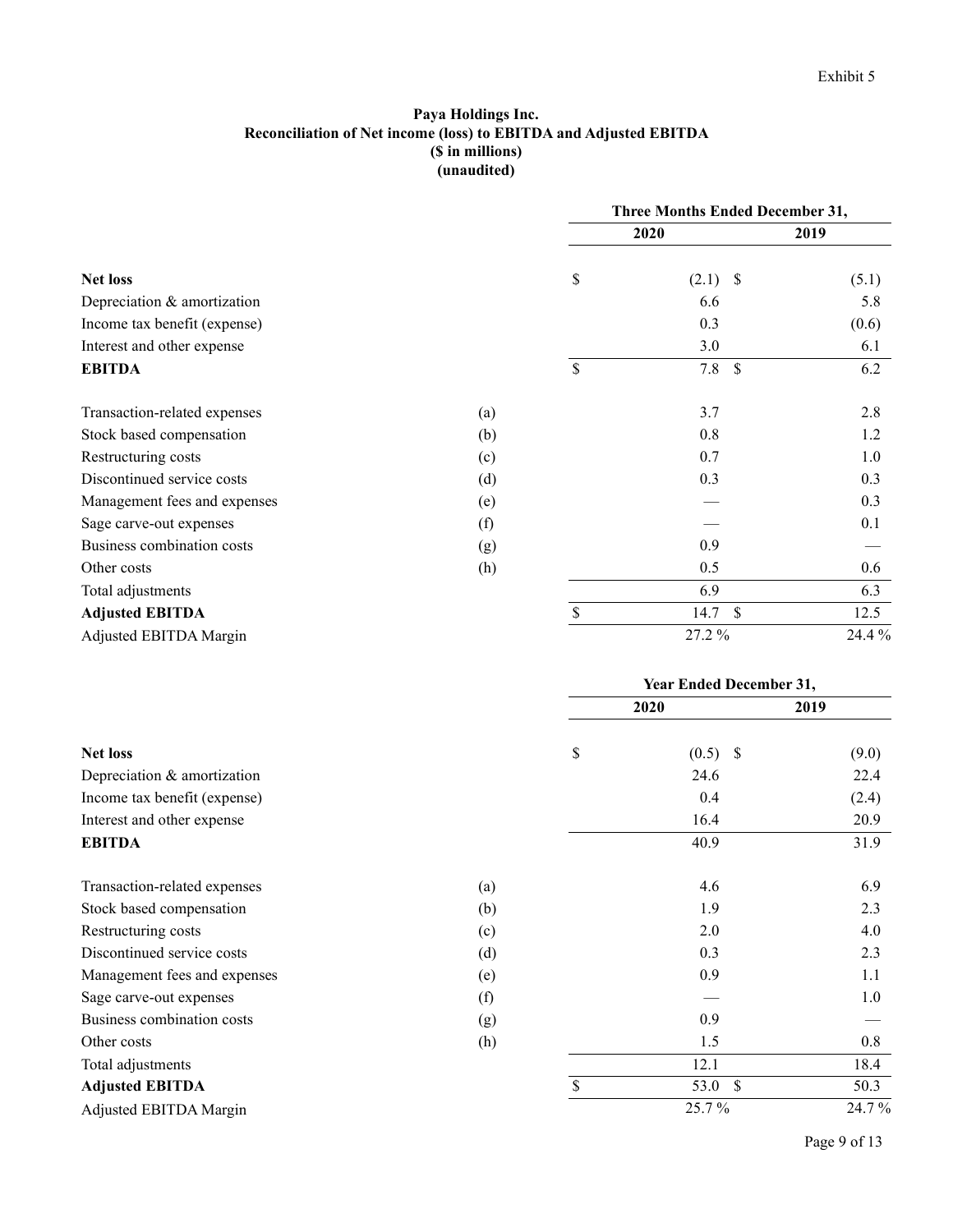### **Paya Holdings Inc. Reconciliation of Net income (loss) to EBITDA and Adjusted EBITDA Definitions**

- (a) Represents professional service fees related to mergers and acquisitions such as legal fees, consulting fees, accounting advisory fees, and other costs.
- (b) Represents non-cash charges associated with stock-based compensation expense, which has been, and will continue to be for the foreseeable future, a significant recurring expense in our business and an important part of our compensation strategy.
- (c) Represents costs associated with restructuring plans designed to streamline operations and reduce costs including costs associated with the relocation of headquarters from Reston, VA to Atlanta, GA and certain staff restructuring charges, including severance.
- (d) Represents costs incurred to retire certain tools, applications and services that are no longer in use.
- (e) Represents advisory fees that we will not be required to pay going forward.
- (f) Expenses related to carving out the entity from former Corporate owner Sage PLC including rebranding, technology implementation, consulting and transitional service agreement expenses.
- (g) Represents business combination costs.
- (h) Represents non-operational gains or losses, non-standard project expense, non-operational legal expense and other.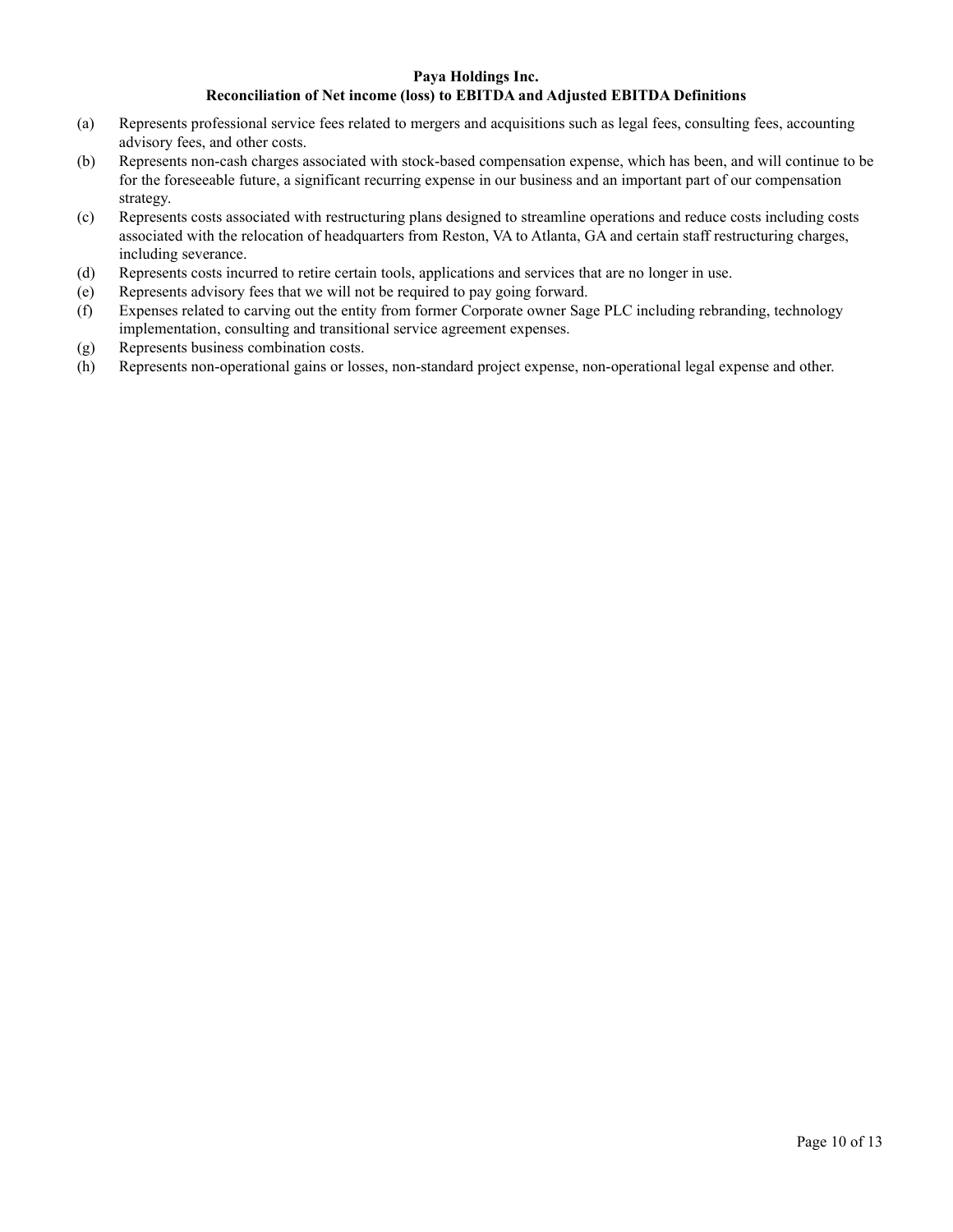## **Paya Holdings Inc. Reconciliation of Net income (loss) to Adjusted Net Income (\$ in millions) (unaudited)**

|                              | Three Months Ended December 31, |    |            |       |  |
|------------------------------|---------------------------------|----|------------|-------|--|
|                              |                                 |    | 2020       | 2019  |  |
| <b>Net loss</b>              |                                 | \$ | $(2.1)$ \$ | (5.1) |  |
| Amortization add back        | (a)                             |    | 5.6        | 5.0   |  |
| Transaction-related expenses | (b)                             |    | 3.7        | 2.8   |  |
| Stock based compensation     | (c)                             |    | 0.8        | 1.2   |  |
| Restructuring costs          | (d)                             |    | 0.7        | 1.0   |  |
| Discontinued service costs   | (e)                             |    | 0.3        | 0.3   |  |
| Management fees and expenses | (f)                             |    |            | 0.3   |  |
| Sage carve-out expenses      | (g)                             |    |            | 0.1   |  |
| Business combination costs   | (h)                             |    | 0.9        |       |  |
| Other costs                  | (i)                             |    | 0.5        | 0.6   |  |
| Total adjustments            |                                 |    | 12.5       | 11.3  |  |
| <b>Adjusted Net Income</b>   |                                 |    | \$<br>10.4 | 6.2   |  |

|                              | <b>Year Ended December 31,</b> |    |                       |       |  |
|------------------------------|--------------------------------|----|-----------------------|-------|--|
|                              |                                |    | 2020                  | 2019  |  |
| <b>Net loss</b>              |                                | \$ | $(0.5)$ \$            | (9.0) |  |
| Amortization add back        | (a)                            |    | 20.7                  | 19.7  |  |
| Transaction-related expenses | (b)                            |    | 4.6                   | 6.9   |  |
| Stock based compensation     | (c)                            |    | 1.9                   | 2.3   |  |
| Restructuring costs          | (d)                            |    | 2.0                   | 4.0   |  |
| Discontinued service costs   | (e)                            |    | 0.3                   | 2.3   |  |
| Management fees and expenses | (f)                            |    | 0.9                   | 1.1   |  |
| Sage carve-out expenses      | (g)                            |    |                       | 1.0   |  |
| Business combination costs   | (h)                            |    | 0.9                   |       |  |
| Other costs                  | (i)                            |    | 1.5                   | 0.8   |  |
| Total adjustments            |                                |    | 32.8                  | 38.1  |  |
| <b>Adjusted Net Income</b>   |                                | \$ | 32.3<br><sup>\$</sup> | 29.1  |  |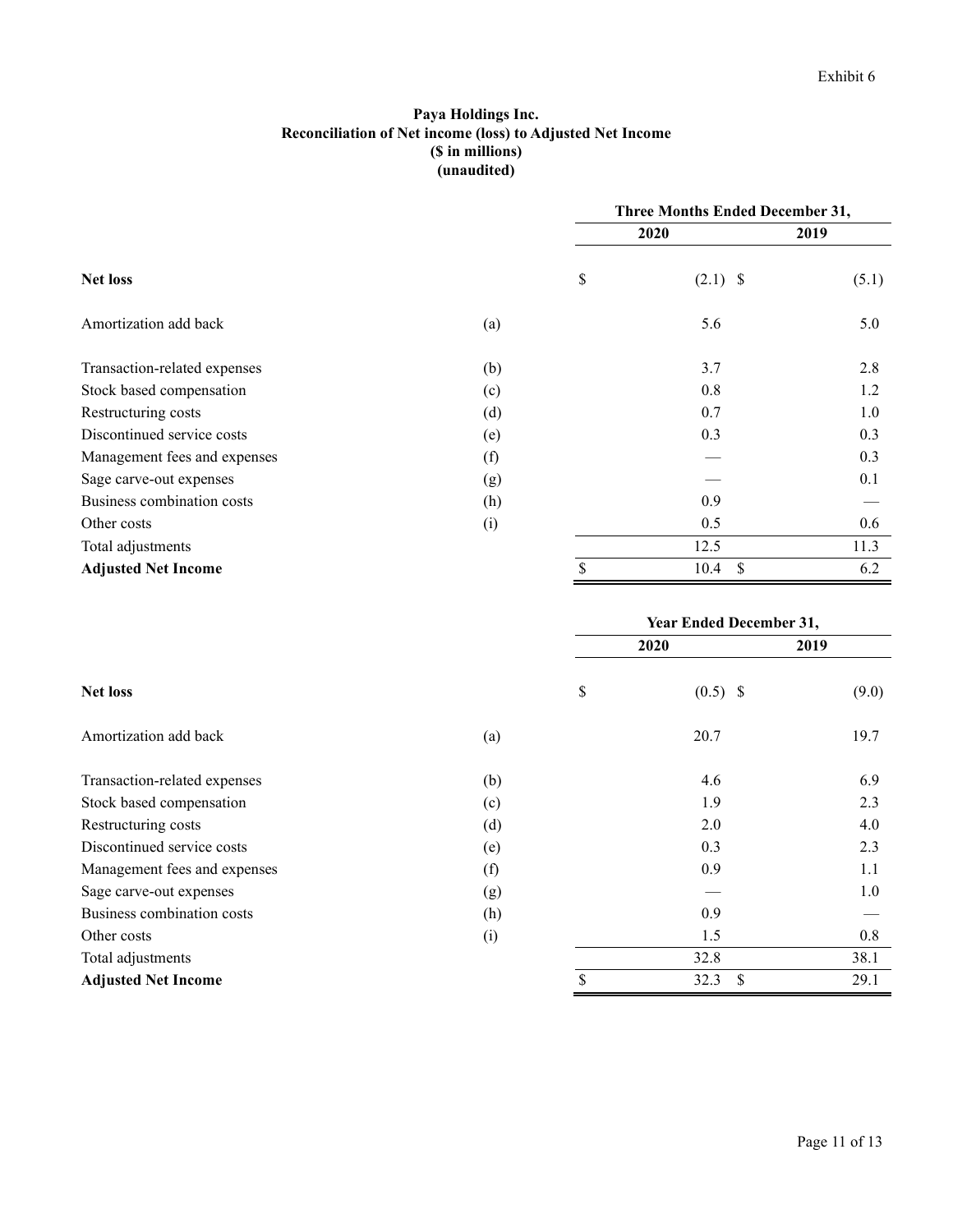### **Paya Holdings Inc. Reconciliation of Net income (loss) to Adjusted Net Income Definitions**

- (a) Represents acquisition related amortization expense.
- (b) Represents professional service fees related to mergers and acquisitions such as legal fees, consulting fees, accounting advisory fees, and other costs.
- (c) Represents non-cash charges associated with stock-based compensation expense, which has been, and will continue to be for the foreseeable future, a significant recurring expense in our business and an important part of our compensation strategy.
- (d) Represents costs associated with restructuring plans designed to streamline operations and reduce costs including costs associated with the relocation of headquarters from Reston, VA to Atlanta, GA and certain staff restructuring charges, including severance.
- (e) Represents costs incurred to retire certain tools, applications and services that are no longer in use.
- (f) Represents advisory fees that we will not be required to pay going forward.
- (g) Expenses related to carving out the entity from former Corporate owner Sage PLC including rebranding, technology implementation, consulting and transitional service agreement expenses.
- (h) Represents business combination costs.
- (i) Represents non-operational gains or losses, non-standard project expense, non-operational legal expense and other.